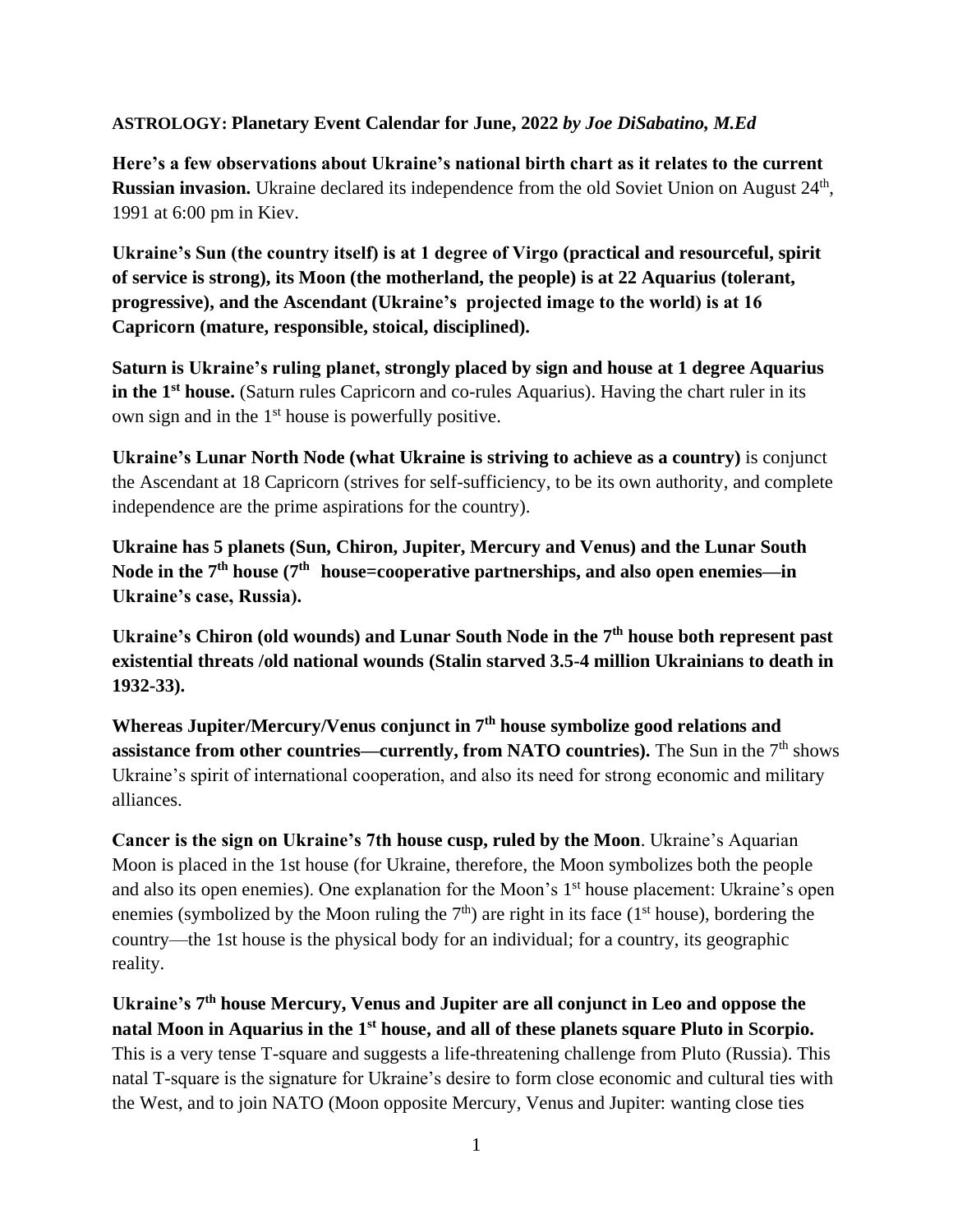with West but it is difficult to do so), and Russia's determination to prevent that from happening (Pluto squares Moon, Mercury, Venus and Jupiter).

Also, since the Moon in a national chart symbolizes the people, some of Ukraine's own citizens, namely, the pro-Russians living in the eastern border region, are enemies of the country (Moon rules  $7<sup>th</sup>$  house of open enemies), demanding annexation by Russia.

So Ukraine's natal chart reveals it geopolitical reality: a country that is strong, resourceful, disciplined, striving for independence, tolerant and progressive, yet its very existence and national boundaries are threatened by its powerful neighbor, Russia.

**How all this relates to the war: transits of Saturn bring difficulties when it triggers key planetary alignments in a natal chart.** And this is exactly what is happening in Ukraine's natal chart. The war began when transiting Saturn in Aquarius began making a direct hit to that tense and potentially lethal natal T-square. In February, Saturn started to conjunct Ukraine's natal Aquarian Moon, oppose Mercury, Venus and Jupiter, and square Pluto. That was bad news, the Saturn transit mirroring the death and destruction inflicted by Russia. But the fact that Saturn is so strong in Ukraine's chart speaks of its David and Goliath success so far in repelling and defeating Russia's ground attacks.

**The current Saturn transit to Ukraine's natal T-square will be in effect until the first week of March, 2023, when Saturn leaves Aquarius and enters the sign of Pisces for 2.5 years.** I expect the war will last at least until then. But transiting Saturn's influence in Ukraine's chart unfortunately does not end there. Saturn moving through early Pisces will then oppose Ukraine's natal Sun at 1 degree of Virgo until the end of December, 2023. This will challenge Ukraine's unity as a country. At the same time, transiting Neptune in Pisces will oppose Ukraine's natal Mars (armed forces) in Virgo (military forces may lose energy, possibly because NATO cuts back military assistance) from 3/23-3/24. Pisces is the sign of sacrifice. So there's two very difficult oppositions happening by transit to Ukraine simultaneously in 2023: Saturn opposes natal Sun, and Neptune opposes natal Mars.

One possible scenario: Russia agrees to stop attacking on the condition Ukraine surrenders territory. Ukraine refuses but the NATO coalition splits over supporting their refusal. Faced with dwindling military support, Ukraine may have to concede.

**On a positive note: Jupiter enters Taurus in May, 2023 and makes a positive aspect to Ukraine's Virgo Sun and Mars until May, 2024.** Jupiter brings protection and success. So there's contradictory influences at play in Ukraine's chart in 2023 and 2024. That probably means Ukraine will win some, and lose some.